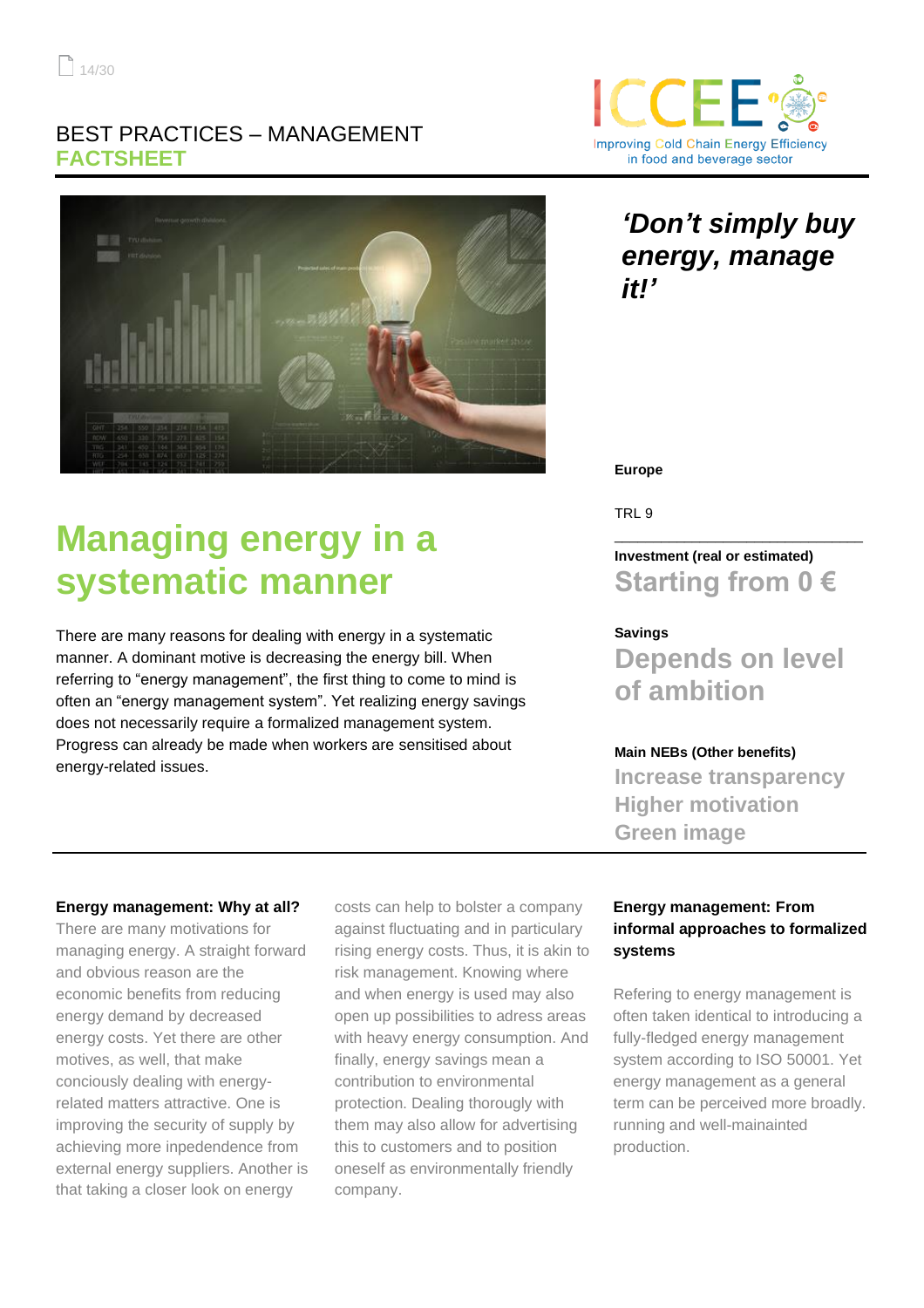# BEST PRACTICES – MANAGEMENT **FACTSHEET**



Experience shows that in small companies in particular, the topic is driven by indiviudals who are interested in keeping a smoothly Thereby, they also look on energy demand among the various aspects related to running the operation, even without relying on a formalized energy management system. Larger companies, on the contrary, need to rely more on structured energy management systems due to the distribution of specialized tasks and responsiblities within larger organizations. Input by third parties within energy audits can also be valuable to get a neutral and better understanding of the energy saving opportunities within a company.

#### **Energy audits as one-off interventions**

The general nature of an energy audit is that it is typically designed as a one-off intervention. Energy auditors check on the energy flows, identify major energy consumers and compile a report with recommendations for reducing energy demand.

*An energy audit is "a systematic procedure with the purpose of obtaining adequate knowledge of the existing energy consumption profile of a building or group of buildings, an industrial or commercial operation or installation or a private or public service, identifying and quantifying cost-effective energy savings opportunities, and reporting the findings."*

#### **Energy management systems as frameworks for regular reviews**

**\_\_\_\_\_\_\_\_\_\_\_\_\_\_\_\_\_\_\_\_\_\_\_\_\_\_\_\_\_**

As compared to the energy audits, energy management systems are more comprehensive approaches that seek to integrate energy-related issues in the management system of an organization. Usually, these management systems follow the structure as laid down in ISO 50001 series. Their elements are based on the plan-do-check-act (PDCA) cycle, i.e. a continual improvement process. The entire system seeks to establish an energy policy, an energy planning and an implementation within the organization and a regular



review of the achievements (see also illustration).

Due to the continuous approach to energy related-matters, energy management systems are usually more sustainable in terms of the achieved savings in the longer run. Yet it also has to be kept in mind that the management framework has to be filled with "life" to get beyond a mere certification issue. Estimations on the actual effects and benefits of energy management systems vary, e.g. depending on organizaitonal structure and prior activities in energy-related issues.

#### **Energy benchmarks: Managing energy by comparisons**

The general idea of energy benchmarks is to allow comparing energy demand values of objects to derive helpful conclusions about their energy performance. In one of the most simple of cases, the consumption of two identical lines with the same product is compared to each other. If there are differences in their energy consumption values, this could be an indication that a more thorough investigation on the differences is needed. While this general idea is appealingly simple, there are many challenges in the details. Identical lines with the same outputs are rather the exception than the rule and many factors affect the overall results including:

Product-related factors (e.g. number of pieces, weight, length, volume, material)